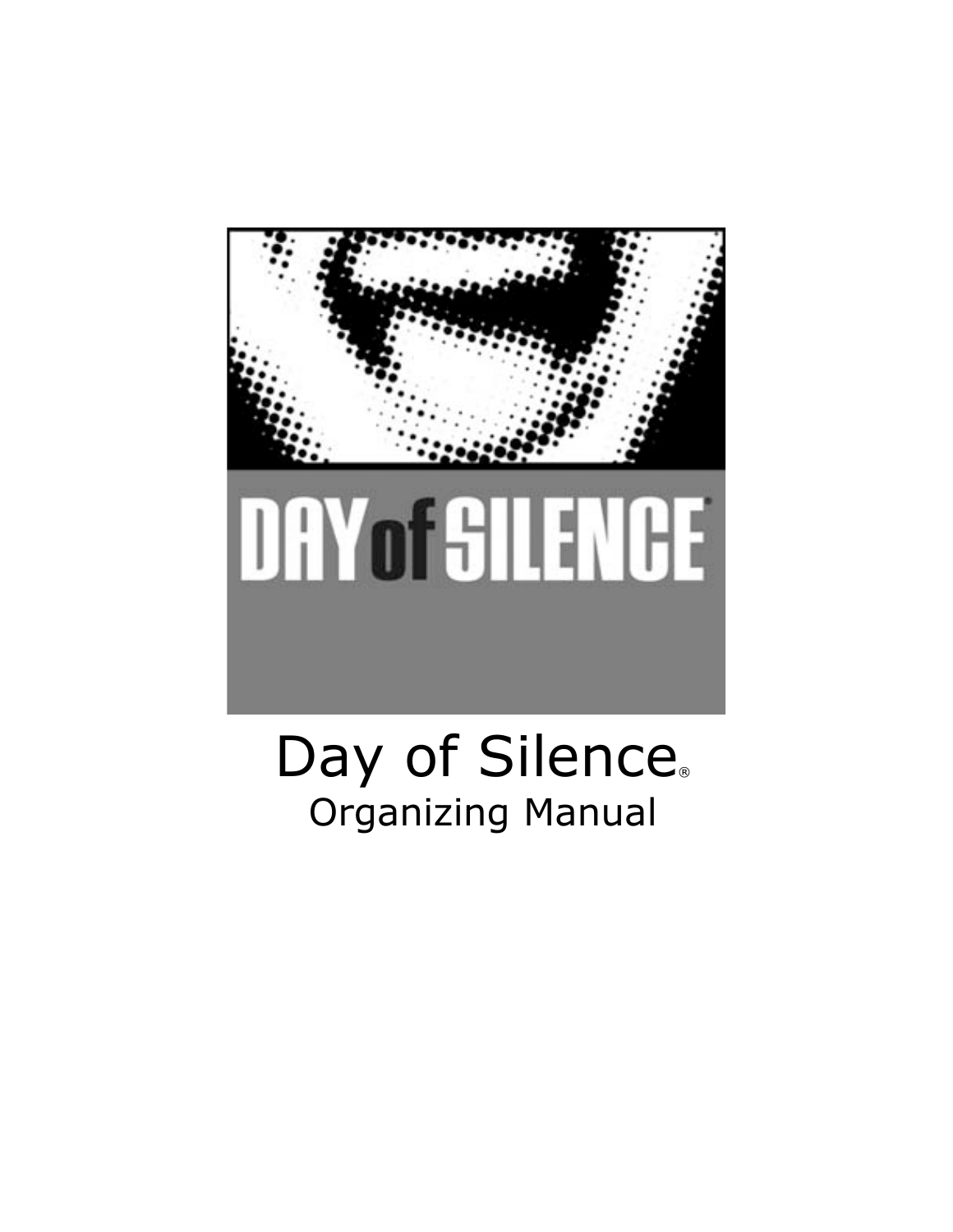

# HISTORY OF THE DAY OF SILENCE PROJECT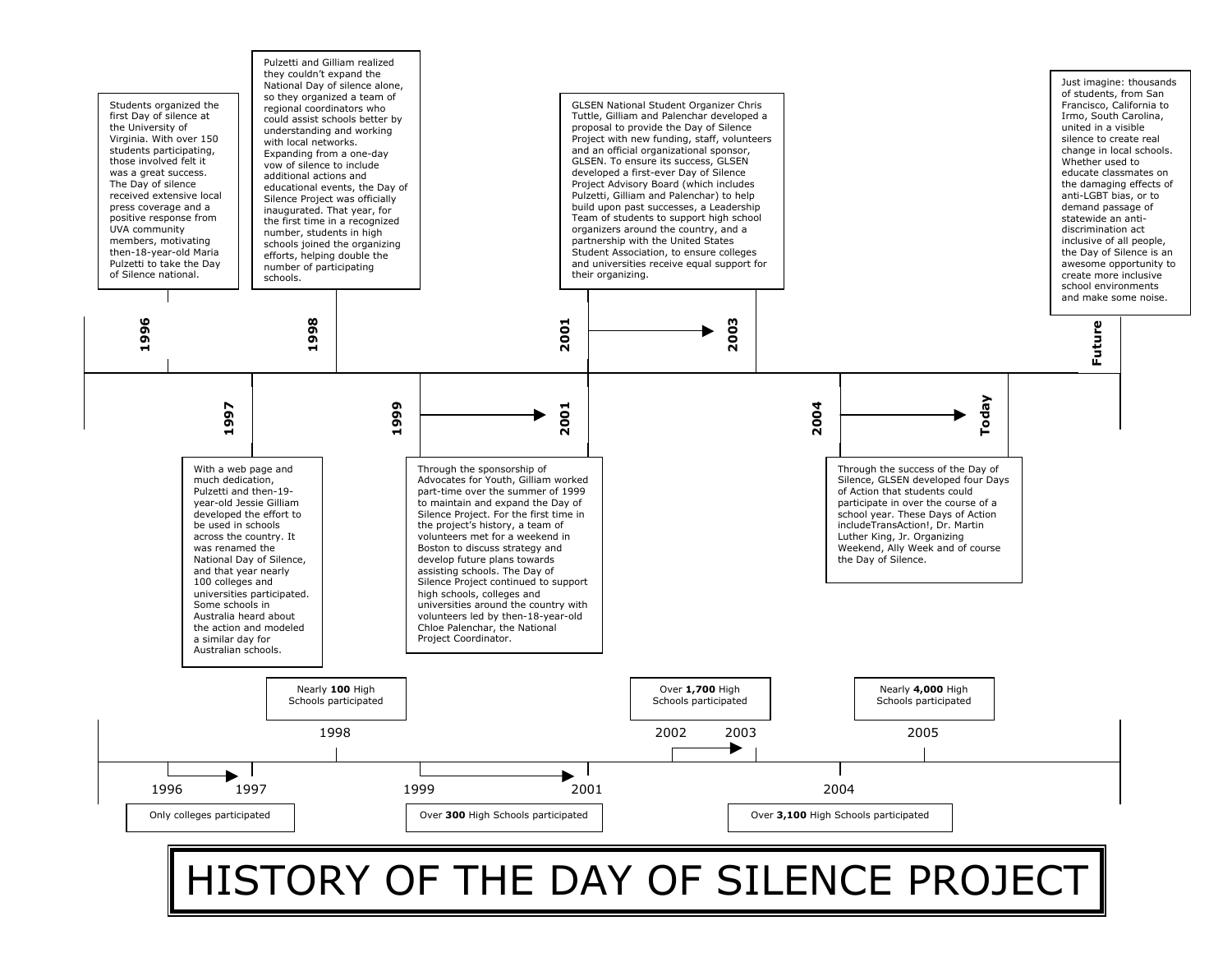#### *WELCOME!*

*Welcome to the Day of Silence Manual! This resource is filled with information and organizing strategies that will help make your Day of Silence as successful and effective as possible. By participating in the Day of Silence, you are joining one of the largest student-led actions in the country and helping to ensure safe and inclusive schools for all students. We encourage you to use this manual in whatever way works best for you- you may choose to use ideas from a particular section or bring some of your own original strategies into your planning. The website, www.dayofsilence.org, is a particularly useful tool, with additional resources, ideas and up-to-date information on this year's event. Thank you for your important work and happy organizing!*

**For High School Organizing Contact:**

The Day of Silence Project – GLSEN 90 Broad Street, 2<sup>nd</sup> Floor New York, NY 10004 212-727-0135 (phone) 212-727-0245 (fax) www.glsen.org

**GLSEN, the GLSEN Logo (The Answer) and the Day of Silence®** are registered trademarks in the United States of GLSEN Inc. (The Gay, Lesbian and Straight Education Network). The **Day of Silence**® is a project of the Gay, Lesbian and Straight Education Network (GLSEN).

© 2009 GLSEN (The Gay, Lesbian and Straight Education Network) Some of the materials contained herein were adopted from resources originally developed by USSA and Midwest Academy. All materials may be reproduced with appropriate attribution and without permission.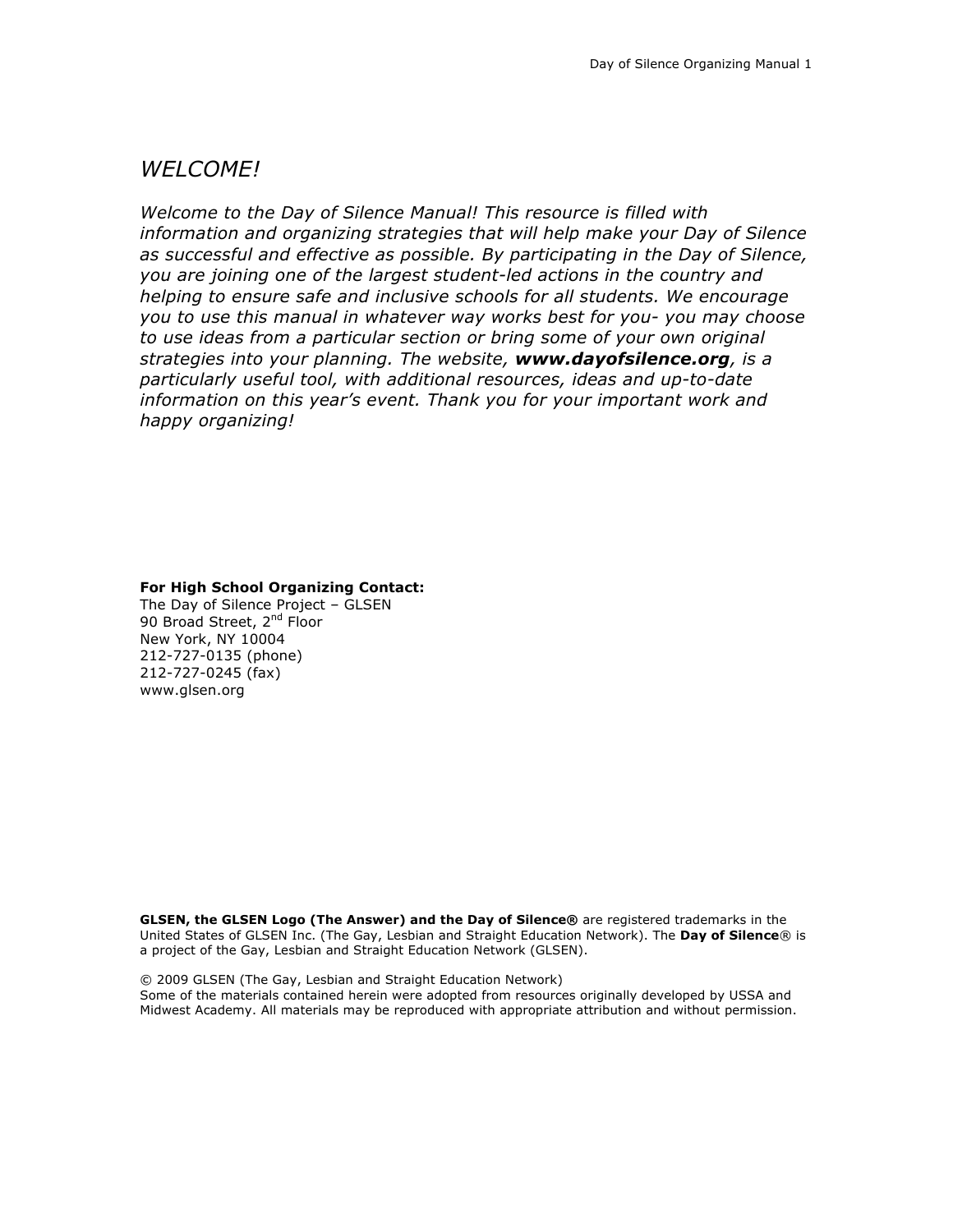## **I. Introduction**

#### **What is GLSEN?**

GLSEN, the Gay, Lesbian and Straight Education Network, is the leading national education organization focused on ensuring safe schools for all students. Established nationally in 1995, GLSEN envisions a world in which every child learns to respect and accept all people, regardless of sexual orientation or gender identity/expression. GLSEN seeks to develop school climates where difference is valued for the positive contribution it makes to creating a more vibrant and diverse community.For more information on GLSEN's educator resources, public policy agenda, student organizing programs, research or development initiatives, visit www.glsen.org.

#### **What is the Day of Silence?**

Founded in 1996 by students at the University of Virginia, and currently officially sponsored in K-12 schools by GLSEN, the Day of Silence is the largest student-led action to protest the bullying and harassment of LGBT people and their allies. Participants take a day long vow of silence and distribute or wear speaking cards with information about anti-LGBT bias and ways for students and others to "end the silence." Through Breaking the Silence events, which are typically held at the end of the school day, students can speak out against harassment and demand change for their schools and communities.

#### **What can the Day of Silence do?**

The Day of Silence can be used as a tool to affect positive change – both personally and community-wide. The Day of Silence is designed to draw attention to the bullying and harassment faced by LGBT students everywhere. Silence is used as a tactic to provide a space for personal reflections about the consequences of being silent and silenced. The Day of Silence is an effort that can raise awareness on this issue, prompting people to talk and think about it. Think about what change is needed in your community and how the Day of silence can be a building block in your efforts to create change.

For more information about how to use the Day of Silence to create change see "How to Get What You Want With An Ask!" in the Resources section at the end of this Manual.

#### **What does the Day of Silence look like?**

No two Day of Silence events look exactly the same. Students everywhere design the day in ways that make sense for their particular school. Many students make t-shirts with slogans supporting LGBT students and their allies. Students pass out "speaking cards" that state the intention of the day and ask for understanding and consideration from their peers, faculty and administrations. Events range in size from a single student to a thousand students spending an entire day in silence plus hundreds more wearing or showing signs of support.

#### **Registering your Student Club for Day of Silence and other GLSEN Days of Action**

There are two important parts of registering. First you should register yourself and/or your student club on www.dayofsilence.org. When you register you will receive a free packet of resources from GLSEN that will help you organize future event and Days of Action. You will also be added to our Student Organizing Listserv to receive ourweekly newsletter. The newsletter includes information about the Days of Action, our Jump-Start National Student Leadership team, as well as events happening in local areas. When you register a student club you will be added to our ever-growing list of student clubs around the country, and your club and your school can be listed online.

The second part of registering is specific to the Day of Silence. Every year students around the country register their participation in the Day of Silence at www.dayofsilence.org. Registering allows GLSEN to measure the success of the Day of Silence for media outlets as well as for our own future planning. In addition to being part of a larger picture, GLSEN will send you materials and resources to aid in your planning.

Find information on all of the Days of Action, including the Day of Silence, at www.dayofsilence.org or email info@dayofsilence.org.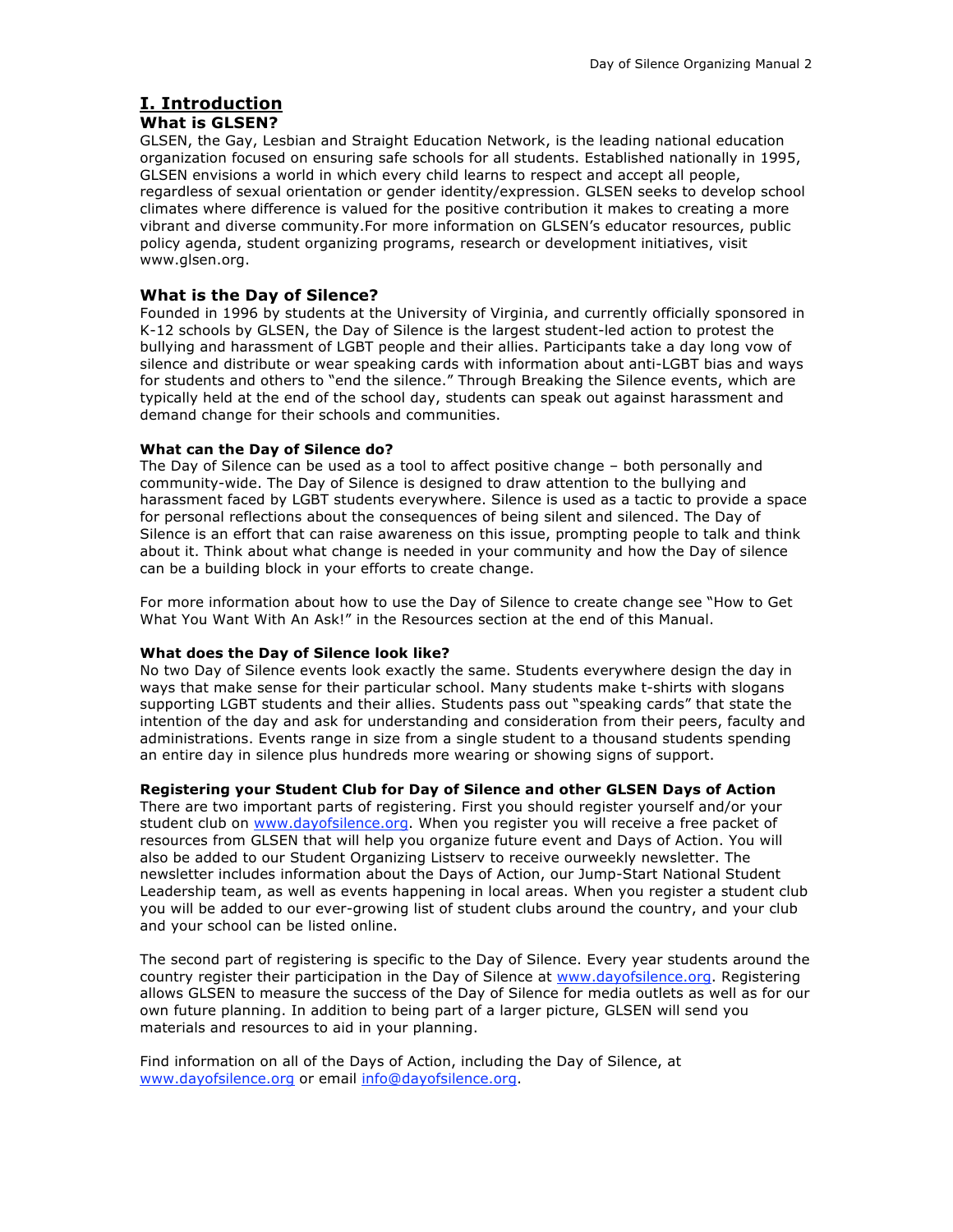#### **II. The Basics of Organizing your Day of Silence Event(s)**

#### **Select Your Team**

First things first, you should build a team of people who are willing to help you organize the Day of Silence at your school. You may want to organize the Day of Silence through an established school group (such as the Gay-Straight Alliance [GSA], Amnesty Club or Student Council), or you may want to build a coilation of interested individuals from different school groups. It's important, however, for you to think very carefully about the people you need and want to include, and for you to recognize that as you begin and continue to plan, your needs may change. Try to get a group of people together who have a variety of strengths and interests, such as public speaking, making fliers, organizing publicity, fundraising and contacting potential supporters. Can you organize the Day of Silence alone? Yes, but the impact will be significantly greater if you reach out to others to join you.

Use the Day of Silence Team Building Sheet to help you put your team together (page 4).

#### **Building a Coalition Why Build a Coalition?**

Think of other school clubs, community organizations, faculty members, staff and local community leaders that might be interested in working with you. These different groups of people will be useful for the following reasons:

- To provide programs and use resources more efficiently and effectively and to eliminate any duplication of services (in other words, to avoid reinventing the wheel)
- To increase communication between groups and break down stereotypes
- To revitalize the sagging energies of members of diverse groups who are trying to do too much on their own
- To plan and launch community-wide efforts
- To win victories that couldn't be won by one group alone
- To build a stronger power base
- To develop new leaders

#### **Build it**

Be strategic in how you construct your coalition. Don't assume it will come together "naturally." Who you ask, how you ask them and who you ask first, second and third are all important. Some groups won't join if others have been asked first. Some groups won't work together and you won't be able to get both on board. Take into account you own goals and organizing considerations.

It's important to build a diverse, representative coalition. Start with a list of every student and/or community group that is concerned with, affected by or working on diversity, equity and social justice issues. Be creative with your list; don't limit it to the most obvious choices. Once you have your comprehensive "wish list," you can begin to narrow it down according to specific concerns and circumstance. Identify the self-interest or the reason each group might have for wanting to join the coalition, and understand and respect that groups will have different reasons for joining. All needed groups should be signed on and at the table from the beginning. Diversity will only happen if the coalition works on issues that cut across many groups and acknowledges how barriers created by institutional sexism, racism, heterosexism, ableism and classism affect the internal workings of the coalition.

Use the Day of Silence Planning Sheet (page 9) to help organize your thoughts.

#### **Reaching out to faculty, staff and administration**

It can sometimes be difficult to get support from your faculty, staff and administration when planning the Day of Silence. One way you can start to build positive relationships with faculty, staff and administration is to be communicative about your plans for the Day of Silence. Providing each member of the faculty, staff and administration with a letter explaining the Day of Silence and what your activities will look like and asking them for their support is a great place to start.

If your school's administration does not support your participation in Day of Silence, there are alternative ways that you can participate, which are discussed on page 6 in this manual.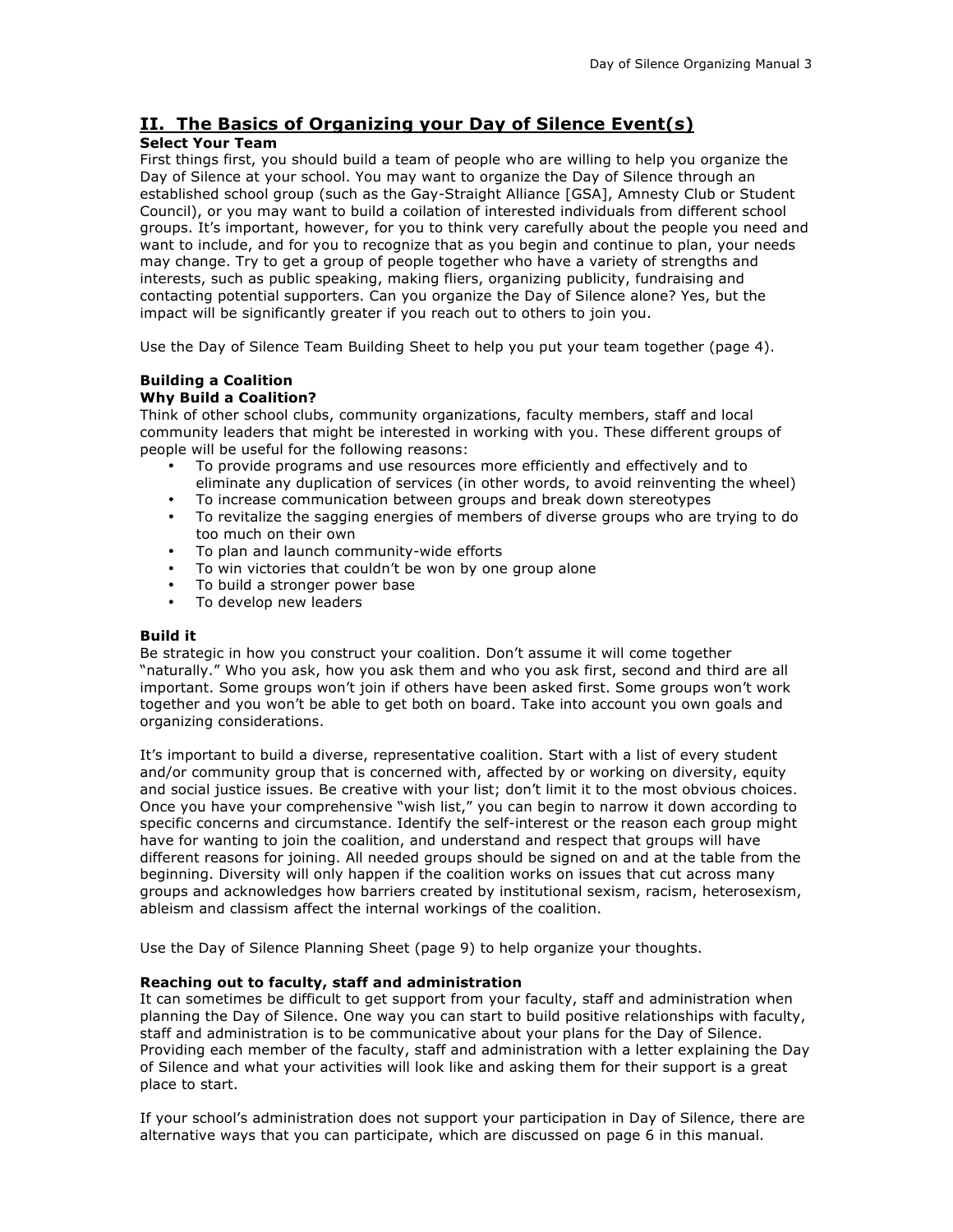# **QGLSEN** Day of Silence Team Building Sheet

| <b>NAME</b>      | <b>SKILLS</b>                                 | <b>CONTACT INFO</b>                 | <b>HAVE THEY</b><br><b>BEEN</b><br><b>CONTACTED?</b> | <b>ARE THEY</b><br><b>ON BOARD?</b> | <b>WHAT HAVE THEY</b><br><b>AGREED TO DO?</b> |
|------------------|-----------------------------------------------|-------------------------------------|------------------------------------------------------|-------------------------------------|-----------------------------------------------|
| Example: Pat Doe | Web design, public<br>speaking, social skills | P: 555-555-5555<br>$C: 555-555-555$ | Yes                                                  | Yes                                 | Web Design                                    |
|                  |                                               | jdoe@zzz.com<br>E:                  |                                                      |                                     |                                               |
|                  |                                               | P:<br>C:                            |                                                      |                                     |                                               |
|                  |                                               | E:                                  |                                                      |                                     |                                               |
|                  |                                               | P:                                  |                                                      |                                     |                                               |
|                  |                                               | C:                                  |                                                      |                                     |                                               |
|                  |                                               | E:                                  |                                                      |                                     |                                               |
|                  |                                               | P:                                  |                                                      |                                     |                                               |
|                  |                                               | C:                                  |                                                      |                                     |                                               |
|                  |                                               | E:                                  |                                                      |                                     |                                               |
|                  |                                               | P:                                  |                                                      |                                     |                                               |
|                  |                                               | C:                                  |                                                      |                                     |                                               |
|                  |                                               | E:                                  |                                                      |                                     |                                               |
|                  |                                               | P:                                  |                                                      |                                     |                                               |
|                  |                                               | C:                                  |                                                      |                                     |                                               |
|                  |                                               | E:                                  |                                                      |                                     |                                               |
|                  |                                               | P:                                  |                                                      |                                     |                                               |
|                  |                                               | C:                                  |                                                      |                                     |                                               |
|                  |                                               | E:                                  |                                                      |                                     |                                               |
|                  |                                               | P:                                  |                                                      |                                     |                                               |
|                  |                                               | C:                                  |                                                      |                                     |                                               |
|                  |                                               | E:                                  |                                                      |                                     |                                               |
|                  |                                               | P:                                  |                                                      |                                     |                                               |
|                  |                                               | C:                                  |                                                      |                                     |                                               |
|                  |                                               | E:                                  |                                                      |                                     |                                               |
|                  |                                               | P:                                  |                                                      |                                     |                                               |
|                  |                                               | C:                                  |                                                      |                                     |                                               |
|                  |                                               | E:                                  |                                                      |                                     |                                               |
|                  |                                               | P:                                  |                                                      |                                     |                                               |
|                  |                                               | C:                                  |                                                      |                                     |                                               |
|                  |                                               | E:                                  |                                                      |                                     |                                               |

 $P =$  Home Phone Number  $C =$  Cell Phone Number  $E =$  Email Address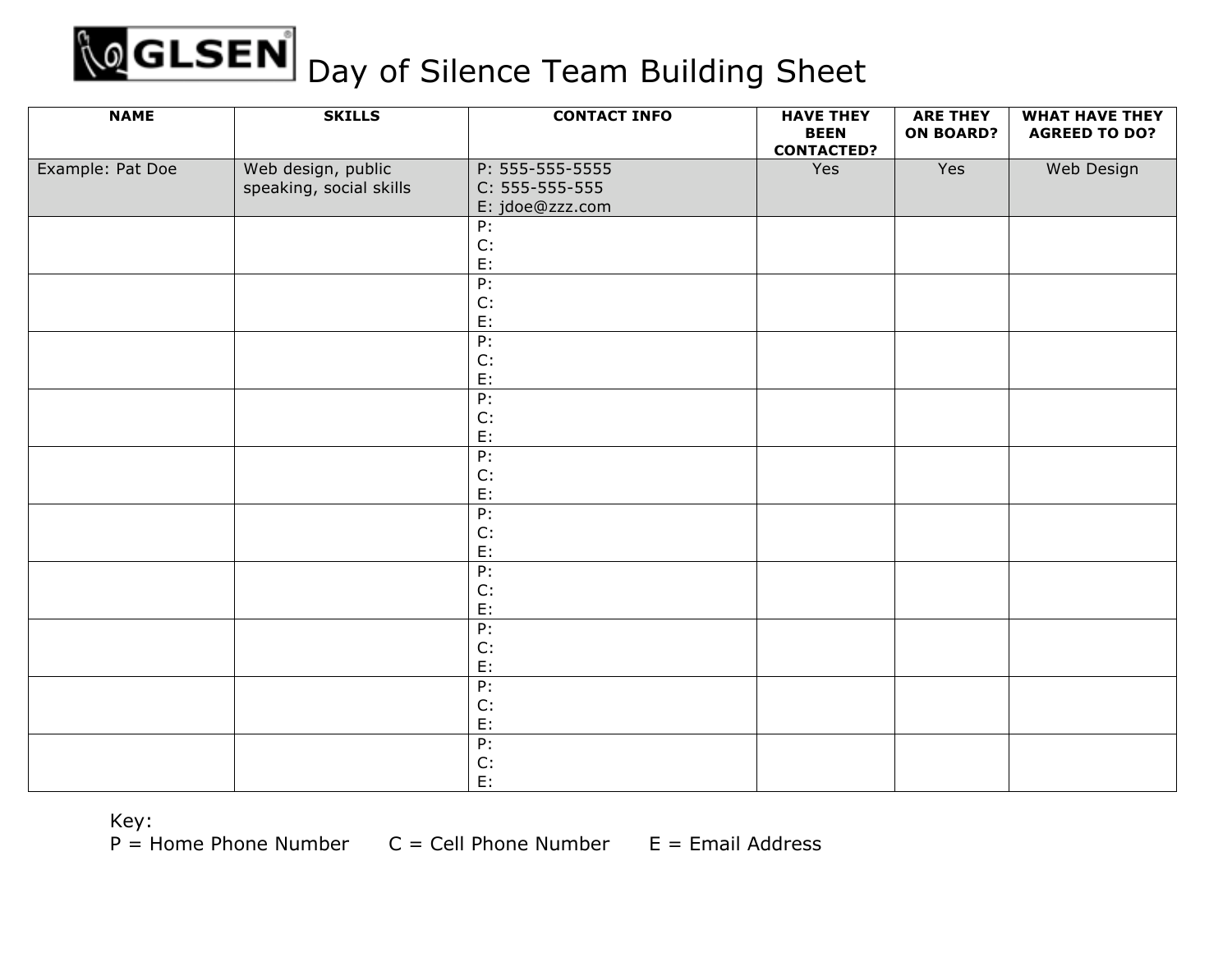#### **III. Silence Throughout the Day**

Participating in the Day of Silence can be a powerful, moving and sometimes challenging experience. Take care of Day of Silence participants by keeping them well informed and providing them with opportunities to communicate their feelings about the Day. You can do this by supporting them before, during and after the Day of Silence.

#### Before the Day of Silence

We recommend that you hold a participants' meeting to talk about what the Day of Silence might look like and what people might expect. These meetings can consist of current organizers, and even past participants, talking about the logistics of the Day and handing out materials and guidelines. These meetings will bring together participants, creating an important support network. Many people feel more empowered and energized if they are connected to a communal effort.

#### During the Day of Silence

The Day of Silence has the potential to be a solitary event; at large schools, participants may be dispersed, and remaining silent for nine hours can feel very isolating. In order to help participants throughout the day, you should set up some support activities and safe spaces. One event could be a "silent lunch," which would promote visibility, publicity and participant unity. You should also establish a safe space, somewhere participants can visit if they are feeling stressed out during the day. The space should have snacks and someone to talk to, perhaps a supportive counselor or members of a local LGBT organization. For students who want to remain silent but feel the need to express themselves, offering them a space to come and write their thoughts on paper for personal reflection is a good idea. These writings should be completely personal and read only by the author and those who have been given the author's permission. Taking care of participants should be a number one priority.

#### After the Day of Silence

People are going to have much to say once they begin to speak again, so it is important to have additional events, such as a "Breaking the Silence" rally at the end of the day, or a more informal reflection gathering. Breaking the Silence events also provide participants with an opportunity to celebrate their achievement(s) and will provide organizers with a springboard for future organizing. Above all, remember to have fun.

#### **IV. Breaking the Silence**

#### **What does it mean to Break the Silence?**

A Breaking the Silence event is an opportunity for participants in the Day of Silence to finally speak out about their experience of the Day. Breaking the Silence means something different everywhere you go. In many cases, Breaking the Silence is the first moment that any of the participants speak on the Day of Silence. In some places it is a celebration of the events of the day and individual successes. It can also be a combination of both. It may look like a big rally or like a small meeting, but a Breaking the Silence event is always a great way to end your Day of Silence activities.

#### **What does a Breaking the Silence event look like?**

Participants from previous years have used lots of ways to Break the Silence:

#### **"New Year's Eve" Model:**

Participants assemble at the end of the day, there's a silent countdown to the designated finish time and when the clock strikes, everyone screams, hollers, sings, rings bells, blow whistles, beats drums, shakes, noise makers and so on.

#### **"Daybreak" Model:**

Participants assemble at the end of the day, there's a silent countdown to the designated finish time and when the clock strikes, people begin slowly to make noise or speak as the feeling comes to them.

#### **"One Voice" Model:**

Participants assemble at the end of the day and when the clock strikes participants take turns going up to the microphones and speaking to the entire group. One powerful approach is to have participants describe how it felt to remain silent for nine hours and the responses they received throughout the day. Remember that participating in the Day of Silence can be a very emotional and exhausting event for people. Expect various types of conversations to ensue.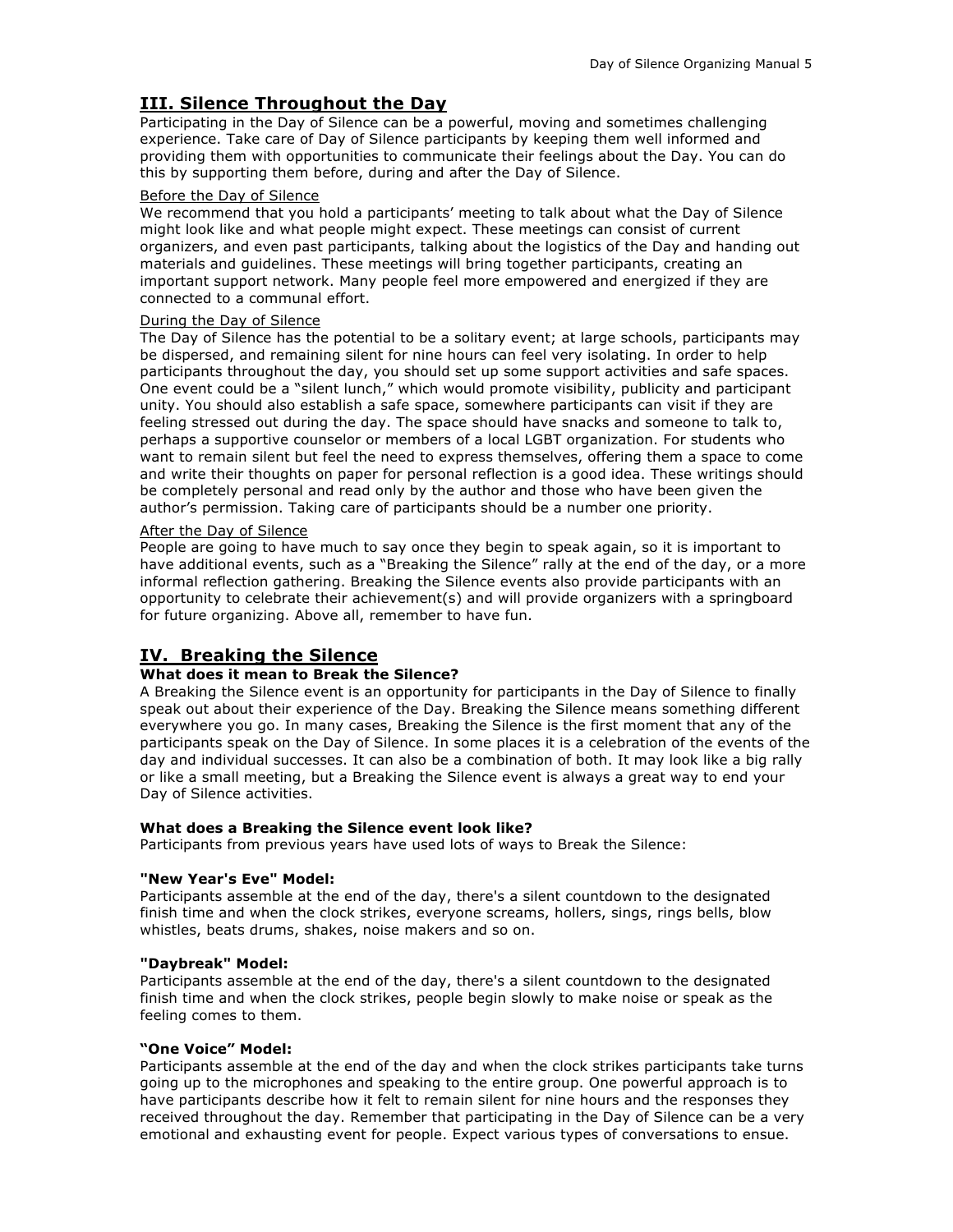#### **How can I organize a Breaking the Silence event?**

Organizing a Breaking the Silence event goes along with the Day of Silence Planning. Some important things to remember about planning your Breaking the Silence event:

- o Permission (Advisor/Administration)
- $\circ$  Choosing space to hold event (e.g., gym, cafeteria, sports field, auditorium)<br> $\circ$  Reserving space for event
- Reserving space for event
- $\circ$  Advertising (e.g., posters, flyers, announcements, emails, websites)
- o Program (e.g., speakers, guests, bands, open mic etc…)
- o Press Releases
- o Logistics (e.g., sound system, decorations etc…)
- $\circ$  Staff and Responsibilities (what members of your team will need to be there to help and what will their role be while they are there)

Use the Day of Silence Planning Timeline for further suggestions (page 8).

#### **V. How to Handle Road Blocks**

#### **When the School Administration says "No"**

In high schools, approval from the principal or other appropriate staff is important when student organizers are working on any project. When approaching your school's administration, it helps to have the backing of a student club and its advisor(s). If your administration does not approve of or support the Day of Silence, you may want to consider planning a community event outside of school, in the morning or evening. You may also want to consider other types of projects inside the school that would seek to educate the administration and/or decision-maker who has not allowed the Day of Silence to take place.

It is important to let all faculty and staff in your school know about the Day of Silence. The best way to let faculty and staff know about the Day of Silence and your reasons for being silent is to write a letter to all faculty and staff and place it in their mailboxes. In the letter be sure to include:

- □ A description of the Day of Silence
- □ Information about the speaking cards
- □ Date of your Day of Silence events
- □ Where they can find out more information
- A "Thank You" for their support and understanding

Remember, staying silent is not the only way to participate in the day. If silence is not an option at your school, here are five alternative ways you may wish to participate in the event:

- 1. Ask friends or school groups to join you and gather at a table or area for a silent lunch to recognize the Day of Silence. End this period by spending some time discussing how you feel LGBT students and their allies are silenced because of harassment, discrimination and abuse, and brainstorm ways you can help end the silence.
- 2. Ask a supportive teacher to let you talk for five minutes at the beginning of class about the Day of Silence and why you think it's important.
- 3. Wear a ribbon, shirt, button, sticker or other graphic display of support for the Day of Silence. Each person you reach with the name and information about the project may be a supportive ally in organizing the project next year.
- 4. Write a letter to the editor of your school newspaper, explaining why events like the Day of Silence raise awareness of LGBT issues in education and how these issues are important in your school.
- 5. Check out the Day of Silence "Resources" online at www.dayofsilence.org and start talking to your teachers, classmates and friends about the Day of silence and why it's important. While participation may not be possible this year, starting to build a base of support will help you better next year towards creating a truly awesome Day of Silence at your school.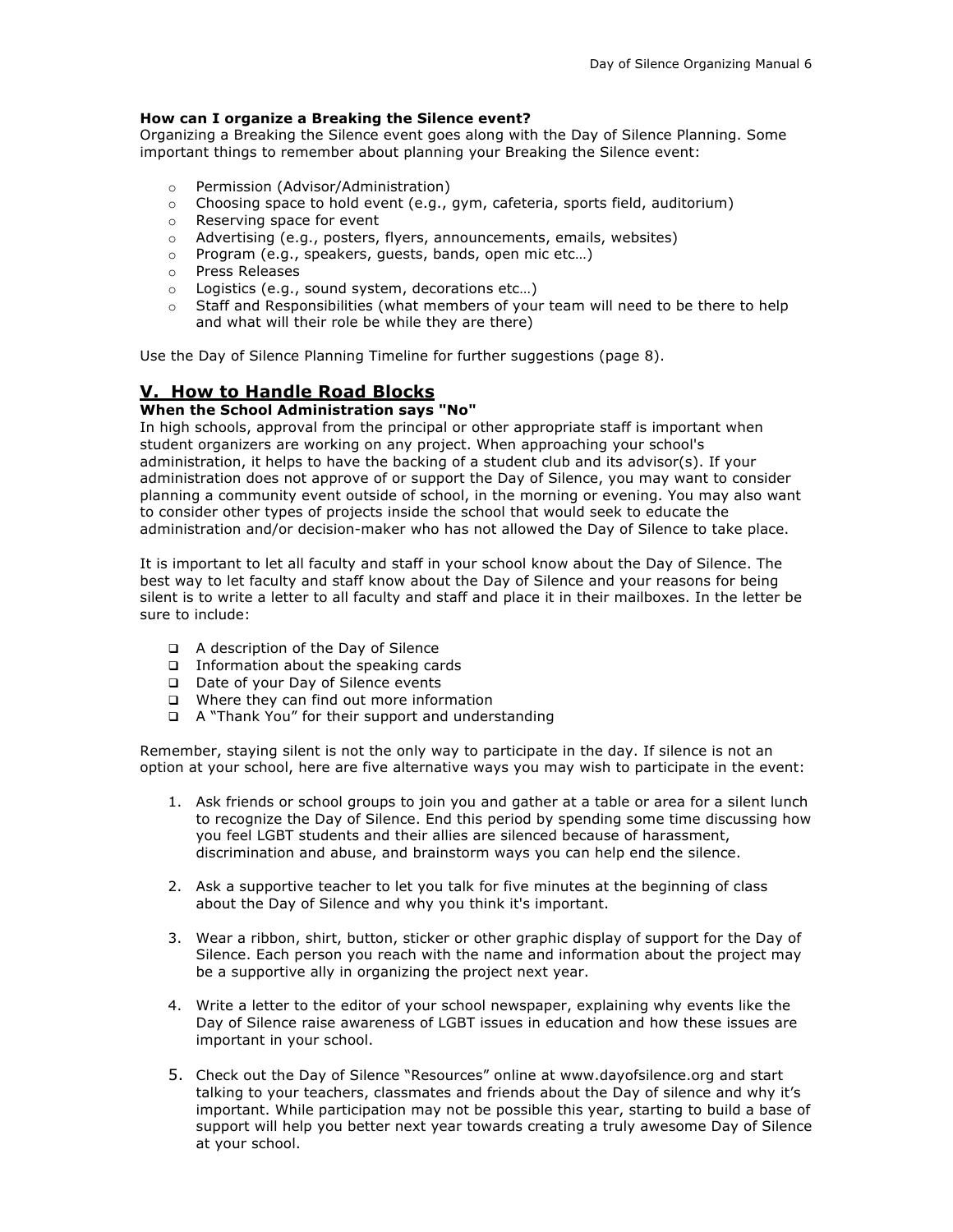#### **Day of Silence Fact Sheet and FAQ**

#### **What is the Day of Silence?**

The Day of Silence is a student-led action where concerned students, from middle school to college, take some form of a vow of silence to bring attention to the name-calling, bullying and harassment—in effect, the silencing—experienced by LGBT students and their allies.

#### **Who started the Day of Silence?**

In 1996, students at the University of Virginia organized the first Day of Silence with over 150 students participating. In 1997, organizers took their effort national and nearly 100 colleges and universities participated. In 2001, GLSEN became the official organizational sponsor.

#### **Has the Day of Silence been successful?**

In 2008, hundreds of thousands of students from more than 8,000 K-12 schools, colleges and universities organized Day of Silence events. These numbers make the Day of Silence one of the largest student-led actions in the United States. The event has drawn significant attention to LGBT issues in schools over the years. For example, GLSEN spokespersons have appeared on national media outlets and there has always been extensive local media coverage from coast to coast, with numerous interviews with students.

#### **Why do we need a Day of Silence?**

GLSEN's 2007 National School Climate Survey found that 9 out of 10 LGBT students report verbal, sexual or physical harassment at school and more than 30% report missing at least a day of school in the past month out of fear for their personal safety. The Day of Silence helps bring us closer to making anti-LGBT bullying, harassment and name-calling unacceptable in America's schools.

The Day of Silence is a call to action. Students can use this day, as well as other GLSEN Days of Action, as a means of achieving an "ask." An ask is a very specific action that calls for a change in school policies, climate and culture to achieve a larger goal of safe schools for all, regardless of sexual orientation or gender identity/expression. Some examples of an ask include: adding sexual orientation and gender identity/expression in your school's nondiscrimination or anti-harassment policy or training teachers to respond effectively to anti-LGBT bullying, harassment and name-calling.

#### **Does the work end after the day is over?**

The Day of Silence is one element of a larger effort to create safe schools for all students regardless of sexual orientation and gender identity/expression. Many communities, in addition to supporting the Day of Silence, host Breaking The Silence events, rallies, legislative lobby days, performances and more – both on the Day of Silence and all year round. We are also asking our national leaders to support policies that create safe schools for all. Many communities are asking their local and state leaders to support and implement similar policies. You can get connected to an ongoing national effort by registering your GSA with GLSEN.

#### **What do you have to say about potential opponents to the Day of Silence?**

The issue at hand is the bullying, harassment, name-calling and violence that students see and face in our schools. The Day of Silence is an activity created and led by students to educate their peers and bring an end to this harassment.

Those who do not support the Day of Silence often protest, but rarely contribute positively to finding ways to end anti-LGBT harassment. Some individuals and groups organize events in response to the Day of Silence. These events grossly mischaracterize or simply misunderstand the basic purpose of the Day of Silence. Bringing attention to these events only adds a false credibility to their misinformation about the Day of Silence, GLSEN and the thousands of American students taking action. If you face hostile students or organizations in your school on the Day of Silence remember to remain calm. We encourage you to not get into a debate, make gestures, and certainly not to get into a physical altercation. If you continue to be harassed, we encourage you to contact your GSA advisor or other ally school staff person.

#### **We look forward to engaging all organizations and individuals who share The Day of Silence vision of schools free from anti-LGBT name-calling, bullying and harassment.**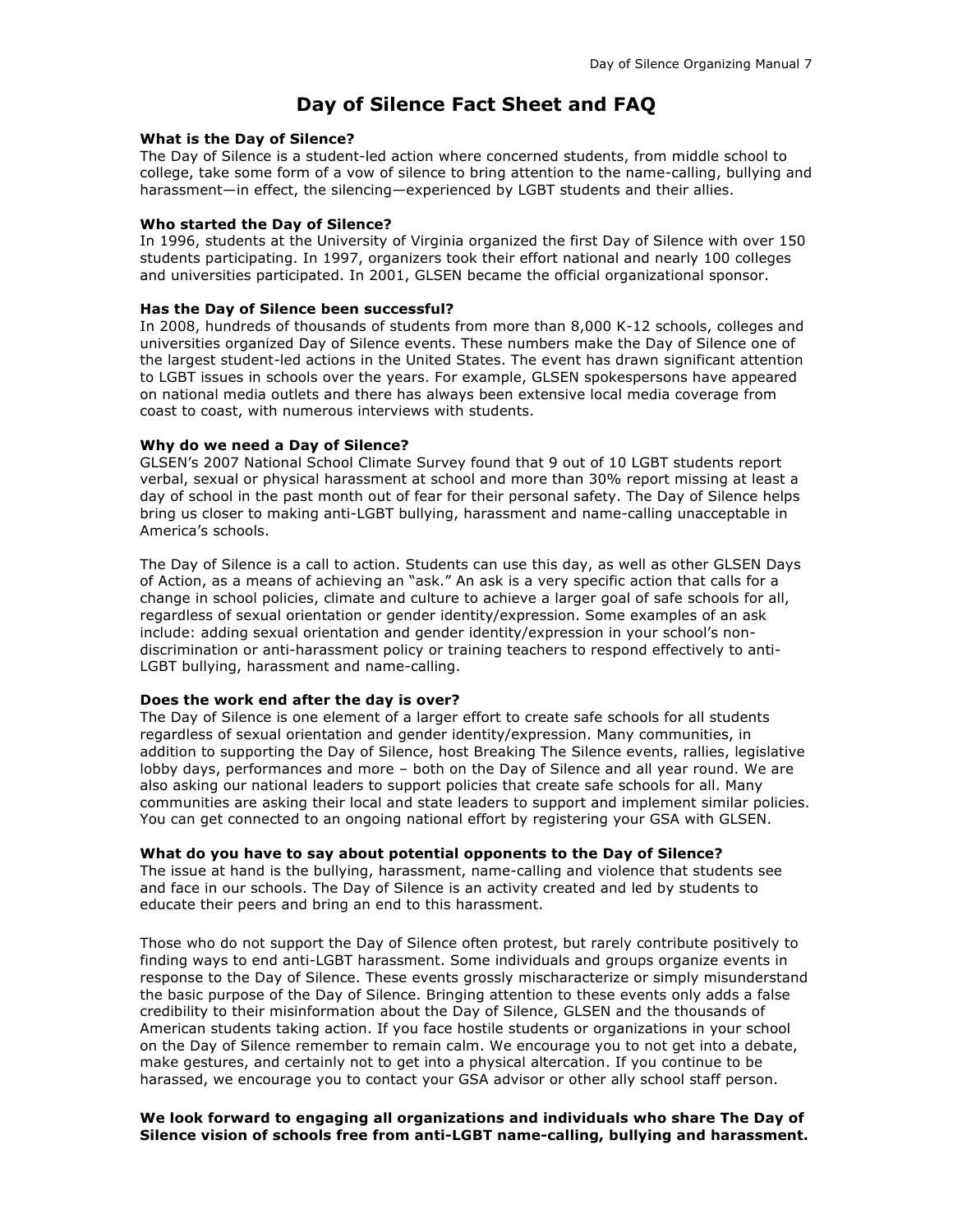This Day of Silence Organizing Timeline will help you organize for the Day of Silence. This is only a suggestion and is certainly not the only way to organize a successful Day of Silence. Consider enlarging this timeline and posting it on the wall where you meet.

| $\Box$<br>$\Box$<br>$\Box$           | This timeline counts down to the Day of Silence. We will begin 6<br>weeks before the date itself.<br>Week $6$ – Coalition Building<br>Register your participation at www.dayofsilence.org<br>Discuss your participation with the advisor of your student<br>club, or a trusted faculty member.<br>Talk to your student club and/or other student allies. Tell<br>them about the Day of Silence and ask if they would be<br>interested in supporting and/or partnering with you and/or<br>your student club to organize | Week 3 - Follow-up<br>□ Contact the Jump-Start Student Organizer(s) in your area<br>for any suggestions and just to keep them informed of<br>your events (visit www.glsen.org to get in touch with a<br>Jump-Start Organizer in your area)<br>Send Press Release to local news again<br>$\Box$<br>Start gathering resources and supplies<br>$\Box$<br>Fundraise if necessary<br>$\Box$<br>Design, create and post new flyers and posters<br>$\Box$<br>Hold another meeting to discuss progress and goals for<br>$\Box$<br>next week  |  |  |  |  |
|--------------------------------------|------------------------------------------------------------------------------------------------------------------------------------------------------------------------------------------------------------------------------------------------------------------------------------------------------------------------------------------------------------------------------------------------------------------------------------------------------------------------------------------------------------------------|--------------------------------------------------------------------------------------------------------------------------------------------------------------------------------------------------------------------------------------------------------------------------------------------------------------------------------------------------------------------------------------------------------------------------------------------------------------------------------------------------------------------------------------|--|--|--|--|
| $\Box$<br>$\Box$                     | □ Visit www.dayofsilence.org/mlk for coalition building<br>resources<br>Schedule a meeting during week 5 with the group of<br>interested people to explain the Day of Silence further and<br>to start planning<br>Send reminder notices or make reminder phone calls to all<br>people expected to attend the meeting.                                                                                                                                                                                                  | Schedule a meeting for week 2<br>$\Box$<br>Week 2 - Almost There<br>Provide faculty/staff/administration with letters explaining<br>$\Box$<br>Day of Silence and the reason for the silent protest.<br>Check website for events in your area that might be<br>$\Box$<br>interesting to participate in                                                                                                                                                                                                                                |  |  |  |  |
| $\Box$<br>$\Box$<br>$\Box$<br>$\Box$ | Week 5 - Holding your Meeting<br>Hold meeting and provide group with brief explanation of<br>the Day of Silence. This may include resources found at<br>www.dayofsilence.org.<br>Brainstorm ideas for events<br>Decide on what events or activities will be included in your<br>Day of Silence (i.e. wearing t-shirts, making stickers,<br>Breaking the Silence event, workshops)<br>Delegate responsibilities to members of group (i.e.<br>publicity, fundraising, logistics for Breaking the Silence<br>event)       | Check in with Jump-Start Student Organizer(s) you may<br>$\Box$<br>have contacted previously<br>Send Press Release to local news again<br>$\Box$<br>Design, create and post new flyers and posters<br>$\Box$<br>Gather resources and supplies<br>$\Box$<br>Delegate last minute responsibilities<br>$\Box$<br>Hold another meeting to discuss progress and goals for<br>$\Box$<br>next week<br>$\Box$ Schedule a meeting for week 1<br>Week 1 - Here at Last!<br>Hold meeting to discuss last minute needs and to create a<br>$\Box$ |  |  |  |  |
| $\Box$<br>$\Box$<br>□                | Set goals (long-term and short-term)<br>Encourage all members at meeting to register their<br>participation at www.dayofsilence.org<br>□ Schedule meeting for week 4<br>Week 4 - Get the Word Out<br>Design, create and post flyers, and posters<br>Send Press Release to local news reporters                                                                                                                                                                                                                         | schedule of events and responsibilities for the Day of<br>Silence<br>Gather last minute resources and supplies<br>Send Press Release to local news on last time<br>$\Box$<br>Design, create and post new flyers and posters<br>□<br>Check website<br>$\Box$<br>Follow-up with any last minute contacts, or preparation<br><b>EXPRESS YOURSELF ON THE DAY OF SILENCE</b>                                                                                                                                                              |  |  |  |  |
| □<br>□<br>$\Box$                     | Start fundraising if necessary<br>Have follow-up meeting to discuss people's progress and<br>goals for next week<br>Schedule a meeting for week 3                                                                                                                                                                                                                                                                                                                                                                      | <b><i><b>AGLSEN</b></i></b>                                                                                                                                                                                                                                                                                                                                                                                                                                                                                                          |  |  |  |  |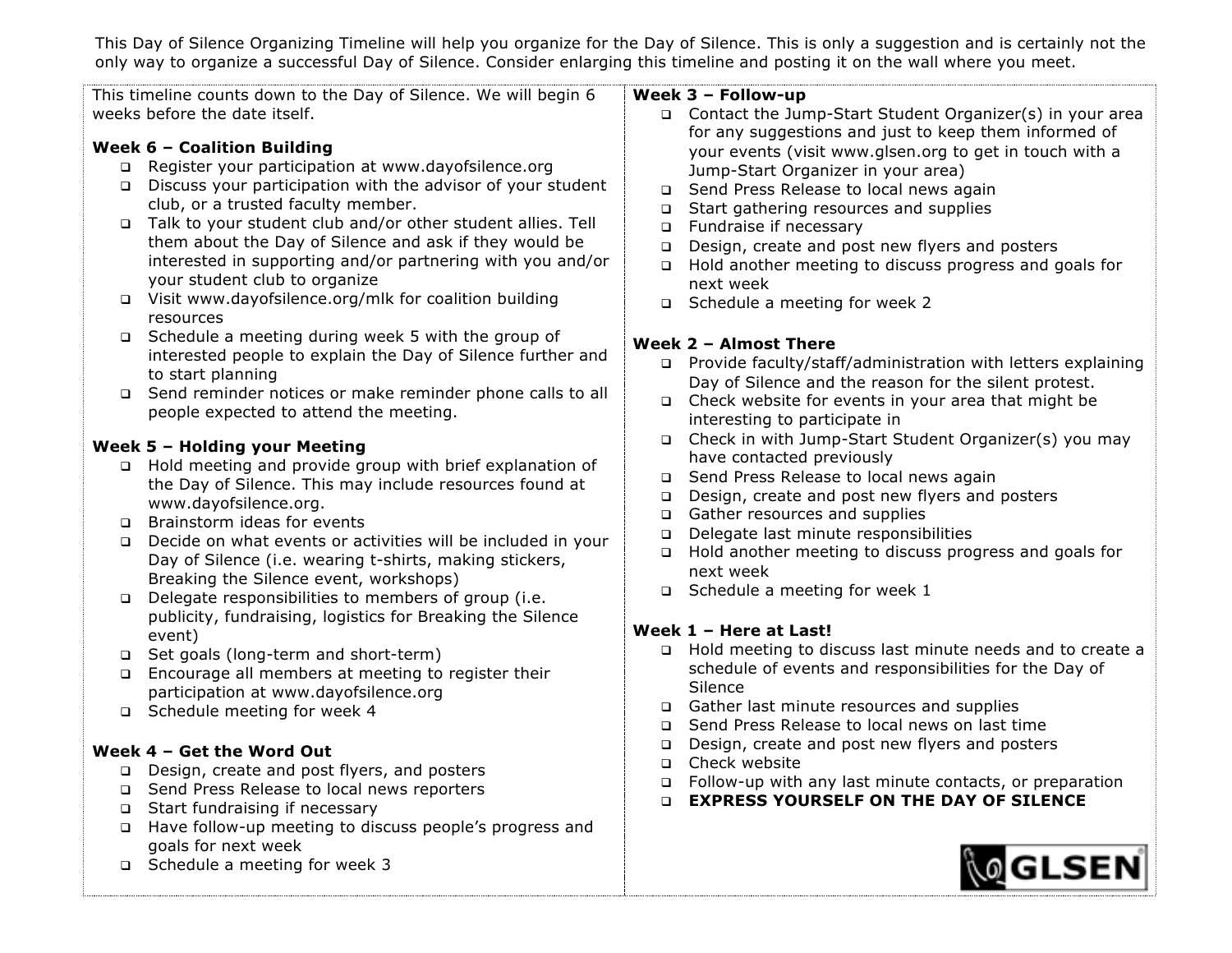

# **Day of Silence Planning Sheet**

When are your Day of Silence events taking place?

What is your message?

Who is your target audience?

How are you going to reach your target audience? \_\_\_\_\_\_\_\_\_\_\_\_\_\_\_\_\_\_\_\_\_\_\_\_\_\_\_\_\_\_\_

What other student clubs, community groups or organizations can you work with?

|        | What needs to get done? | Whose responsibility is it? |
|--------|-------------------------|-----------------------------|
|        |                         |                             |
| $\Box$ |                         |                             |
| $\Box$ |                         |                             |
| $\Box$ |                         |                             |
|        |                         |                             |
|        |                         |                             |
|        |                         |                             |
|        |                         |                             |
|        |                         |                             |
| $\Box$ |                         |                             |
|        |                         |                             |

What needs to get accomplished in order to have a successful Day of Silence and whose responsibility is it?\* Don't forget to check it off when it is completed.

\* If you need help with this, look at the Day of Silence Timeline and refer to the roles of the team members you just filled out to determine who should be working on it. Consider enlarging this and posting on the wall where you meet.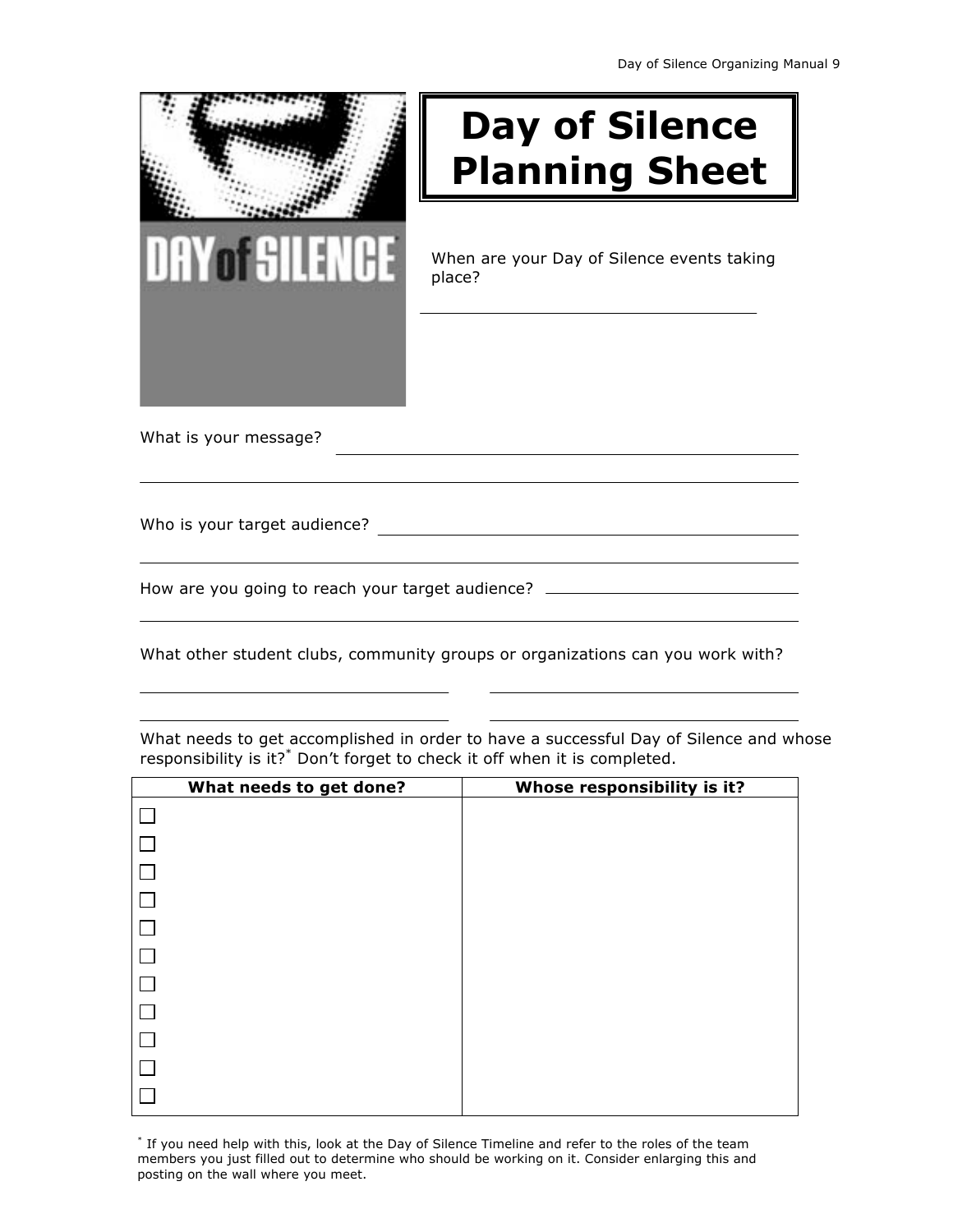#### **VI. Working With the Media**

#### **Press Release:**

You can use the media to attract attention to your message and your event. Tell print and electronic media about the Day of Silence by sending a press release and calling their offices. The press release is one of the most commonly used tools for getting press attention. GLSEN has provided you with a Sample Press Release in this manual for you to use with local media outlets.

Consistency in messaging to media outlets is very important when promoting such a big event as the Day of Silence. We encourage all students contacting the media to use the language in the Sample Press Release to promote their activities. Once you have gotten the attention of the media and they contact you, then you can provide them with additional information about your activities.

Use the Day of Silence Sample Press Release as a guideline (page 11).

#### **Inviting the Media in:**

Another way you can involve the media is to invite them to attend the event or planning meeting to cover the story. It is important that the media have a single contact person when scheduling interviews and asking questions. It is best if the student leader organizing the Day of Silence is that contact person. This ensures that the media is speaking with someone who has the most information available to them. The media contact person should have a quote or two prepared for answering common questions. Here are a few frequently asked questions that you might want to prepare to answer ahead of time:

- Why do you think we need the Day of Silence at this school?
- What are some examples of anti-LGBT bias at this school that make the Project relevant?
- How do you think that silence can end silence?
- How would you describe the general atmosphere at your school regarding LGBT people?
- How many people are participating in the Day of Silence at this school, and who are they? (i.e., What groups are they from?) How many other schools are planning the Day of Silence?

#### **Tips:**

- The most important thing about being interviewed is to make sure that you are comfortable. If you feel that you may not be comfortable with an interview, feel free to ask your faculty/staff advisor or a faculty/staff member you trust to be present at the interview.
- Don't be afraid to end the interview if you are uncomfortable in any way.
- If you are being interviewed and you do not like a certain question, feel free to redirect it.<br>• Make sure you talk about what you want to talk about, because you are better informed.
- Make sure you talk about what you want to talk about, because you are better informed than the reporters.
- Refer to your worksheet and stick with your message.
- Ask reporters to read back your quotes at the end of the interview. Doing this can avoid misquotations, although sometimes mistakes happen anyway.
- For more information about answering questions to the media, please see page 7.

Use the Day of Silence Frequently Asked Questions to help you speak to the media (page 7).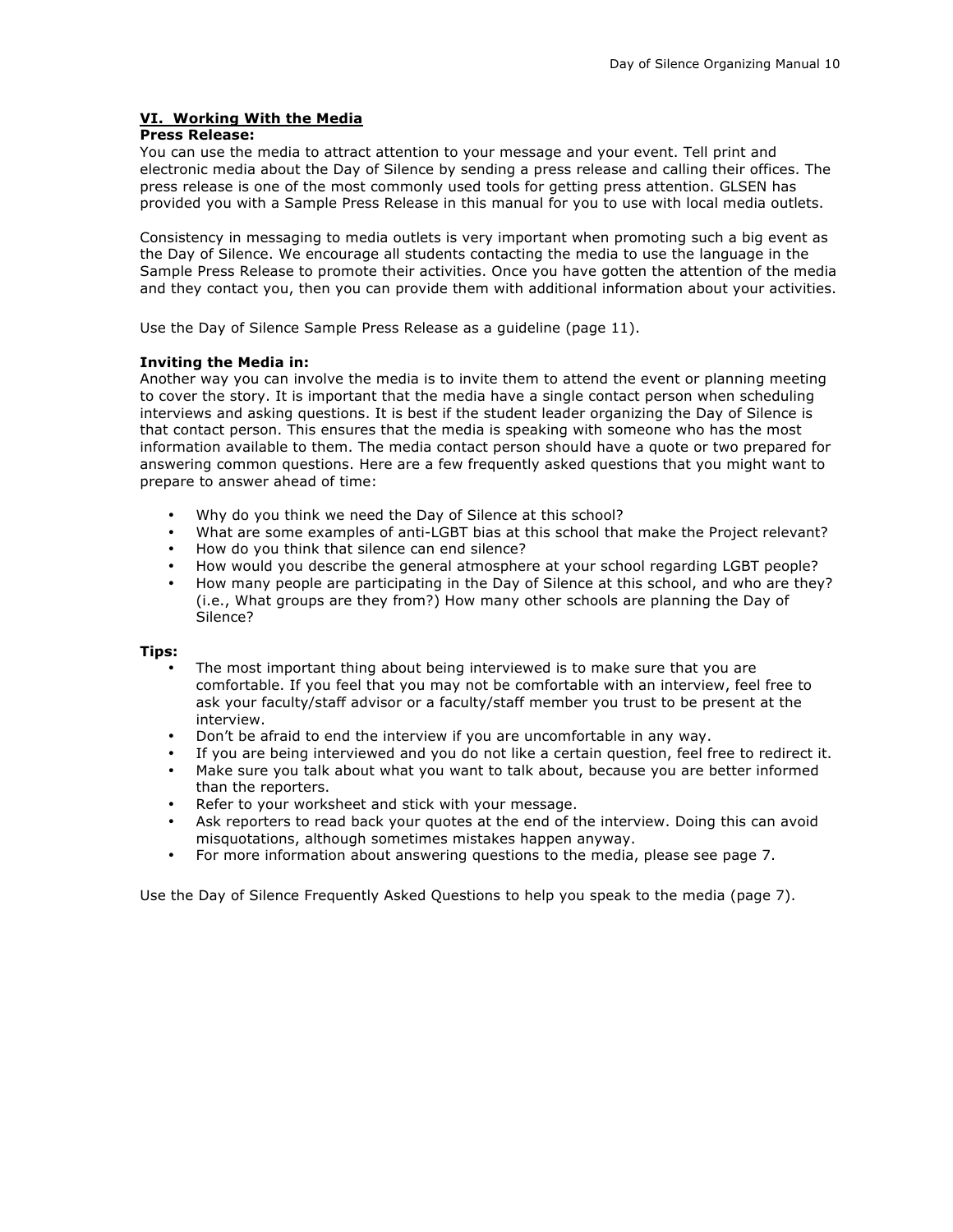# **Sample Local Press Release**

*Press Release For Immediate Distribution*

Contact: [**NAME OF CONTACT PERSON**] [**CONTACT PHONE NUMBER**] [**CONTACT E-MAIL**]

#### **Students at [INSERT NAME OF SCHOOL] Take Part in a Day Of Silence**

[**INSERT NAME OF CITY, STATE AND DATE:** Get ready for the campus to be a little quieter. On **[INSERT DATE]**, students at [**INSERT NAME OF SCHOOL**] will join students across the nation in a Day of Silence to protest the discrimination, harassment and abuse—in effect the silencing—faced by lesbian, gay, bisexual, and transgender students and their allies in schools.

The Day of Silence, a project of GLSEN, will be held during school hours at [**INSERT NAME OF SCHOOL**]. Over [**INSERT NUMBER**] participants will be silent on **[INSERT DATE]**, wearing stickers and passing out 'speaking cards' that read:

*"Please understand my reasons for not speaking today. I am participating in the Day of Silence, a national youth movement protesting the silence faced by lesbian, gay, bisexual and transgender people and their allies in schools. My deliberate silence echoes that silence, which is caused by harassment, prejudice, and discrimination. I believe that ending the silence is the first step toward fighting these injustices. Think about the voices you are not hearing today. What are you going to do to end the silence?"*

"The Day of Silence," according to local organizer [**INSERT STUDENT NAME**], "is especially relevant to [**INSERT NAME OF SCHOOL**] because [**INSERT STUDENT QUOTE OF RELEVANCE**]." [**INSERT STUDENT NAME**] hopes that the event will work towards ending some of the silence and hatred students face.

GLSEN's 2007 National School Climate Survey found that more than 9 out of 10 LGBT students report verbal, sexual or physical harassment at school and 30% report missing at least a day of school in the past month out of fear for their personal safety. The Day of Silence is one way students and their allies are making anti-LGBT bullying, harassment and name-calling unacceptable in American's schools.

#### **About the Day of Silence**

The Day of Silence, a project of GLSEN, is a nationwide, student-led event during which hundreds of high schools and colleges protest the oppression of lesbian, gay, bisexual, and transgender youth. For more information contact Local Organizer [**INSERT CONTACT NAME**].

For more information and a complete collection of organizing materials, visit www.dayofsilence.org.

#### **About GLSEN**

GLSEN, or the Gay, Lesbian and Straight Education Network, is the leading national education organization focused on creating safe schools for all lesbian, gay, bisexual and transgender students. Established nationally in 1995, GLSEN envisions a world in which every child learns to respect and accept all people, regardless of sexual orientation or gender identity/expression. For more information on our educator resources, public policy agenda, student organizing programs or development initiatives, visit www.glsen.org.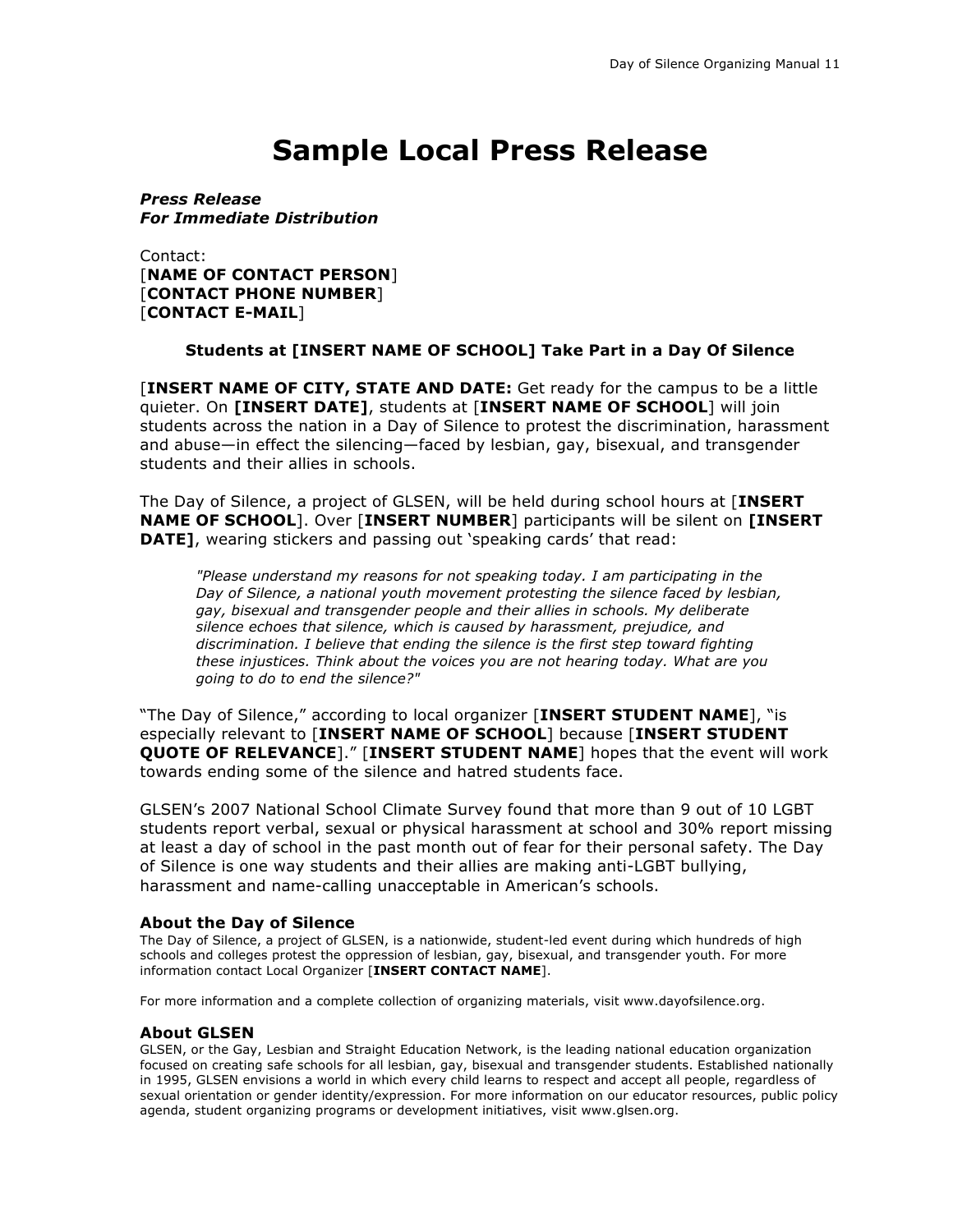#### **VII. After the Silence**

#### **Assessing the Effort**

A Breaking the Silence event may be a good time to hand out a generic evaluation of the Day of Silence. The experience of the Day will be fresh for participants to report on and getting the forms back will be quite simple. You can have one person in charge of collecting the completed forms or offer participants a "Prize" for handing in their form. Doing this at a Breaking the Silence Event may prove useful in that you won't have to search for your participants.

If you are not holding a Breaking the Silence event you should try to hold a meeting of as many participants as possible within the next week, following the Day of Silence. One good idea is to create a system for measuring your goals. You could regularly revisit each goal and assign it a number or other value that everyone understands, in order to track your progress. You could make monthly goals and then a year-end or project-end goal for each area of your work, such as outreach, meetings, budget, participation, publicity, and so on. It's useful to have a method for evaluating your meetings and events, as well. One easy tool is the Plus/Delta. Take two large pieces of paper, and write a plus sign  $(+)$  at the top of one, and a delta sign  $(\Delta)$ , which is a symbol that represents change, at the top of the other. On the Plus page, ask participants to write something they liked, or that they thought was successful. On the Delta Page, ask participants to write something they would change. Someone in your group should volunteer to collect evaluations at all meetings and events, and to develop a summary.

Want to make assessment more fun? For a final wrap-up at the end of a project or the year, plan a party that doubles as a time to look back at your goals, assess your work, and begin new planning.

Use the sample evaluation (page 13).

#### **Providing GLSEN with YOUR Feedback**

It is important to register your event at GLSEN so that we can offer you resources for your event and help others know what is happening in your area. It is also helpful to have your event registered as it helps GLSEN identify accurate numbers of nationwide involvement in making schools safer for all students.

In addition to registering, when your event is over, completing the easy online feedback form at www.dayofsilence.org is helpful for you as well to GLSEN. Again, this helps GLSEN keep accurate numbers for nationwide reports as well as generate new resources to help with your reported challenges. Your feedback will also allow GLSEN to modify other Days of Action to include some of your ideas from your events so that students in schools nationwide can benefit from your work.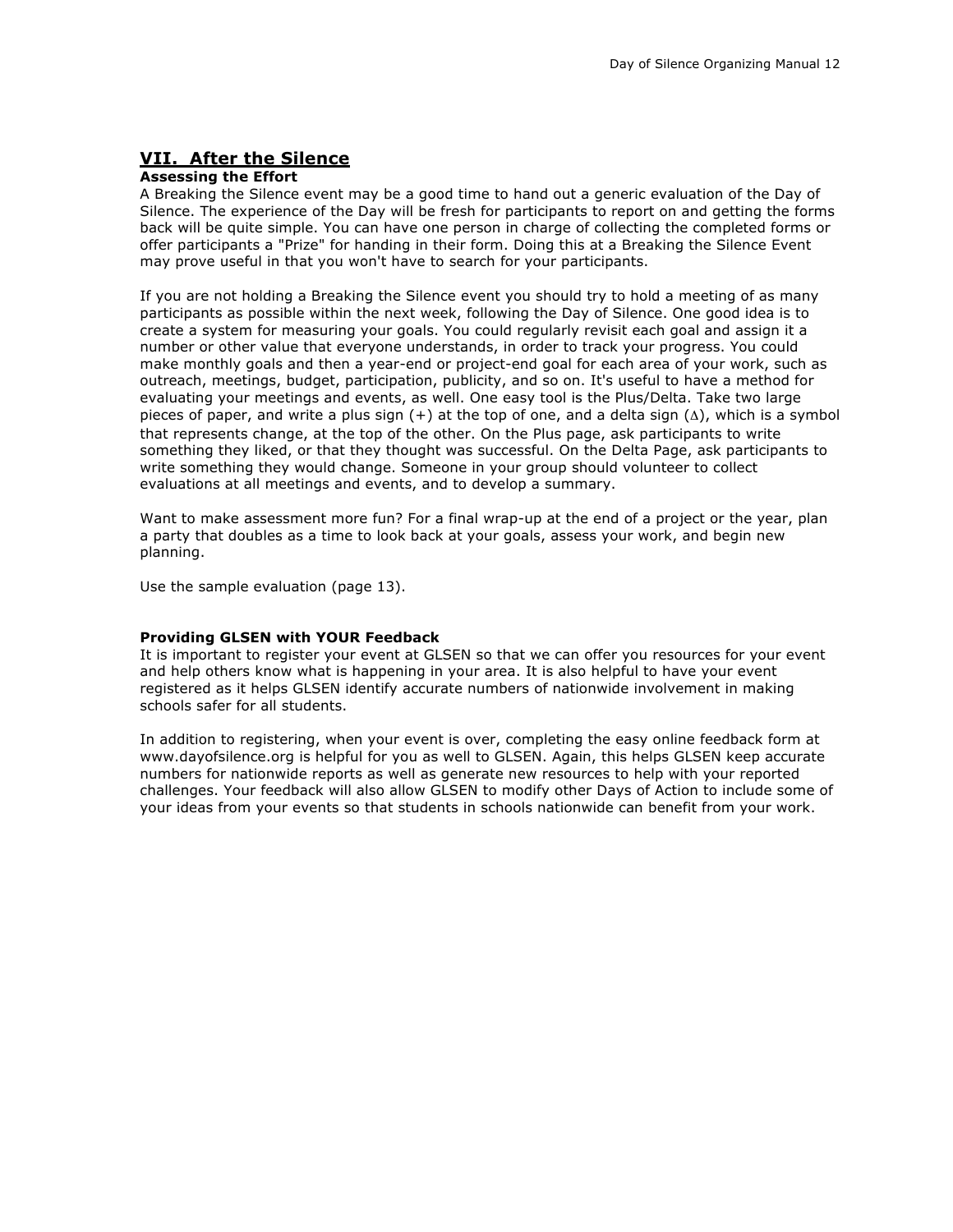#### **Day of Silence Sample Evaluation**

This evaluation will help make future events more successful! Please complete the evaluation as best and honestly as you can. Once you have completed the evaluation, please return it to (Student Club Leader's Name) as soon as you can. The first section asks you to check off the answer that best applies to you. The second section asks you to circle a number based on how much you agree with the statement. The last section is a short answer section. **Thanks!**

#### **Please check the answer that best describes your involvement in the Day of Silence**:

- \_\_ I organized and silently participated in the Day of Silence
- \_\_ I silently participated in the Day of Silence
- \_\_ I supported the Day of Silence but did not remain silent

#### **Please indicate how much you agree or disagree with each of the following statements by circling 1="Strongly Disagree"; 2="Disagree; 3="Agree"; 4="Strongly Agree".**

|        |                                                                                                                    | Strongly     |              |          |       | Strongly     |  |
|--------|--------------------------------------------------------------------------------------------------------------------|--------------|--------------|----------|-------|--------------|--|
|        |                                                                                                                    |              | Disagree     | Disagree | Agree | <u>Agree</u> |  |
|        | * I am glad I was a part of the Day of Silence.                                                                    |              |              | 3.       | 4     |              |  |
|        | * Other students at school were positive about my<br>participation.                                                | 1            | 2            | 3        | 4     |              |  |
|        | * Faculty, staff and administration supported me on the<br>Day of Silence.                                         |              | $\mathbf{1}$ | 2        | 3     | 4            |  |
| $\ast$ | The Day of Silence had an impact at my school.                                                                     | $\mathbf{1}$ | 2            | 3        | 4     |              |  |
|        | * Day of Silence organizers provided me with the support<br>I needed before, during, and after the Day of Silence. |              | 1            | 2        | 3     | 4            |  |
|        | * I would like to participate in the Day of Silence again.                                                         |              |              |          |       | 4            |  |

What did you like most about the Day of Silence? (Please be specific.)

How would you improve the Day of Silence in the future? (Please be specific.)

Additional Comments:

If you are interested in learning more please provide your email address or other contact information below:

Email:  $\Box$  Phone  $\#$ :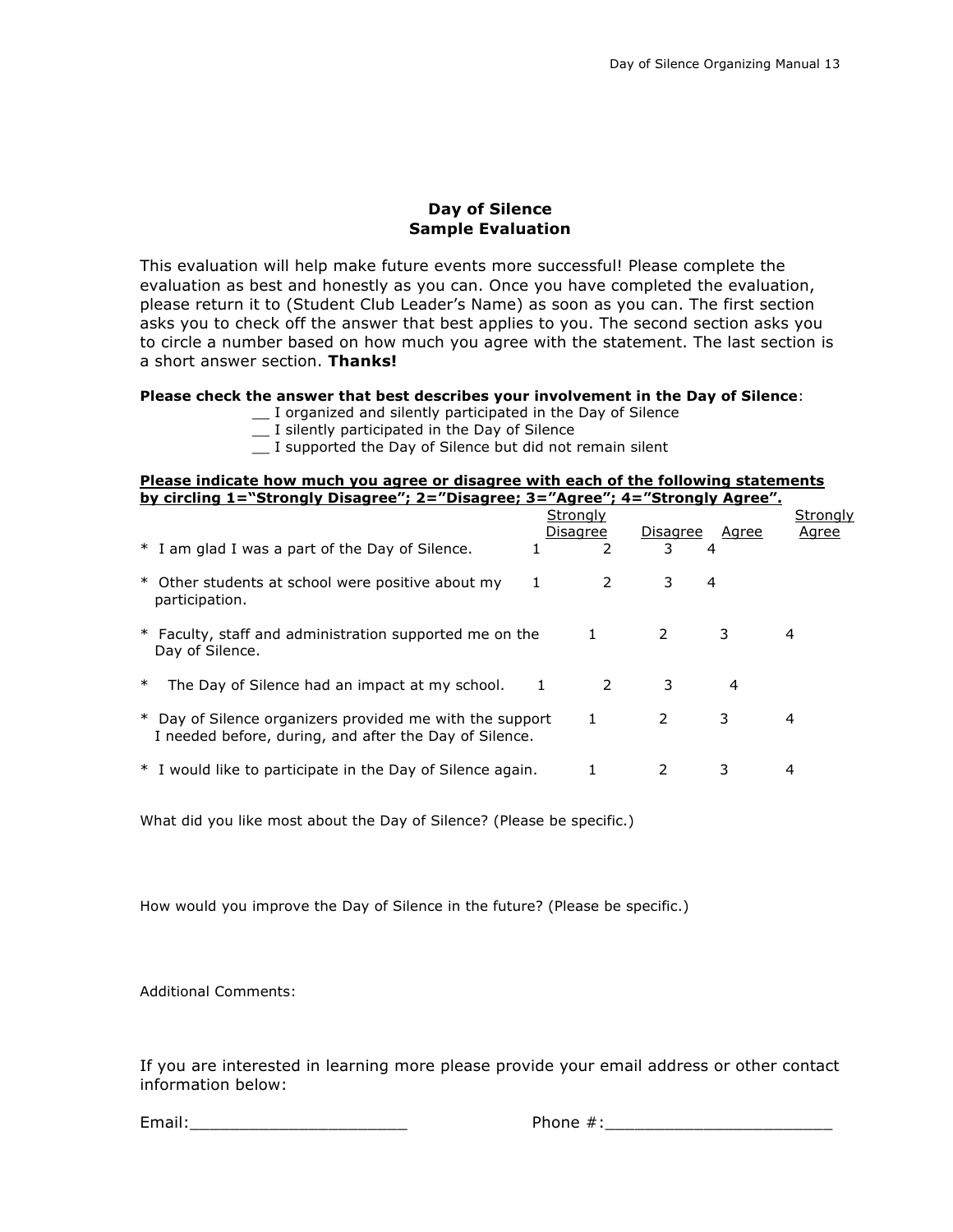#### **IX. Glossary of Terms**

 $\frac{\text{Ally}}{\text{AIIy}}$  – sometimes referred to as "straight ally," this term is not exclusive to heterosexual people in the GLSEN context, an ally is a person who is politically aligned and empathetic to the needs of lesbian, gay, bisexual, and transgender (LGBT) people.

Bias – Refers to an action taken or a pattern of behavior based on a prejudice against or for a group of people.

Bisexual – People who are attracted sexually and emotionally to some other males and females.

Breaking the Silence - A Breaking the Silence Event is an opportunity for participants in the Day of Silence to finally speak out about their experience being silent.

Coalition – a diverse group of individuals and organizations that work together to reach a common goal.

Day of Action - Each Day of Action is an opportunity for student organizers across the country to use their organizing skills to create, support, or participate in events that promote safer schools for all students.

Decision-maker - The person with the power to give you what you want.

Gay – A term used to describe males that are attracted sexually and emotionally to some other males. It can also be an umbrella term for anyone who is attracted to the same gender.

Gay-Straight Alliance - Refers to student-led clubs, particularly at the high school level, that work to promote respect for all students regarless of sexual orientation and provide a safe space for students that are LGBT, Queer, Questioning or Intersex.

GLSEN – Gay, Lesbian and Straight Education Network

Lesbian – Females who are attracted to sexually and emotionally to some other females.

LGBT - An acronym for Lesbian, Gay, Bisexual and Transgender. There are many variations on this acronym.

Organizing - our ability to change our communities: to identify problems and develop solutions, to bring people together, to plan strategies and campaigns, to hold people in power accountable to the communities they serve.

 $Plus(+)/Delta(\Delta)$  – Evaluation tool that allows participants to discuss things that went well (plus +) and things they would like to change (delta  $\Delta$ ).

Queer - An umbrella term used by many whose sexual orientation or gender identity/expression is not considered "standard". Typically known as a pejorative term, this has been reclaimed by some people in LGBT communities.

Sexual Orientation – The preferred term used when referring to an individual's physical, emotional, romantic, and/or spiritual attraction to another person.

Strategy – a larger scheme of activities that are used to achieve a goal.

Tactics - deliberate, planned actions, that should be designed to show power to your target, and to increase visibility and support.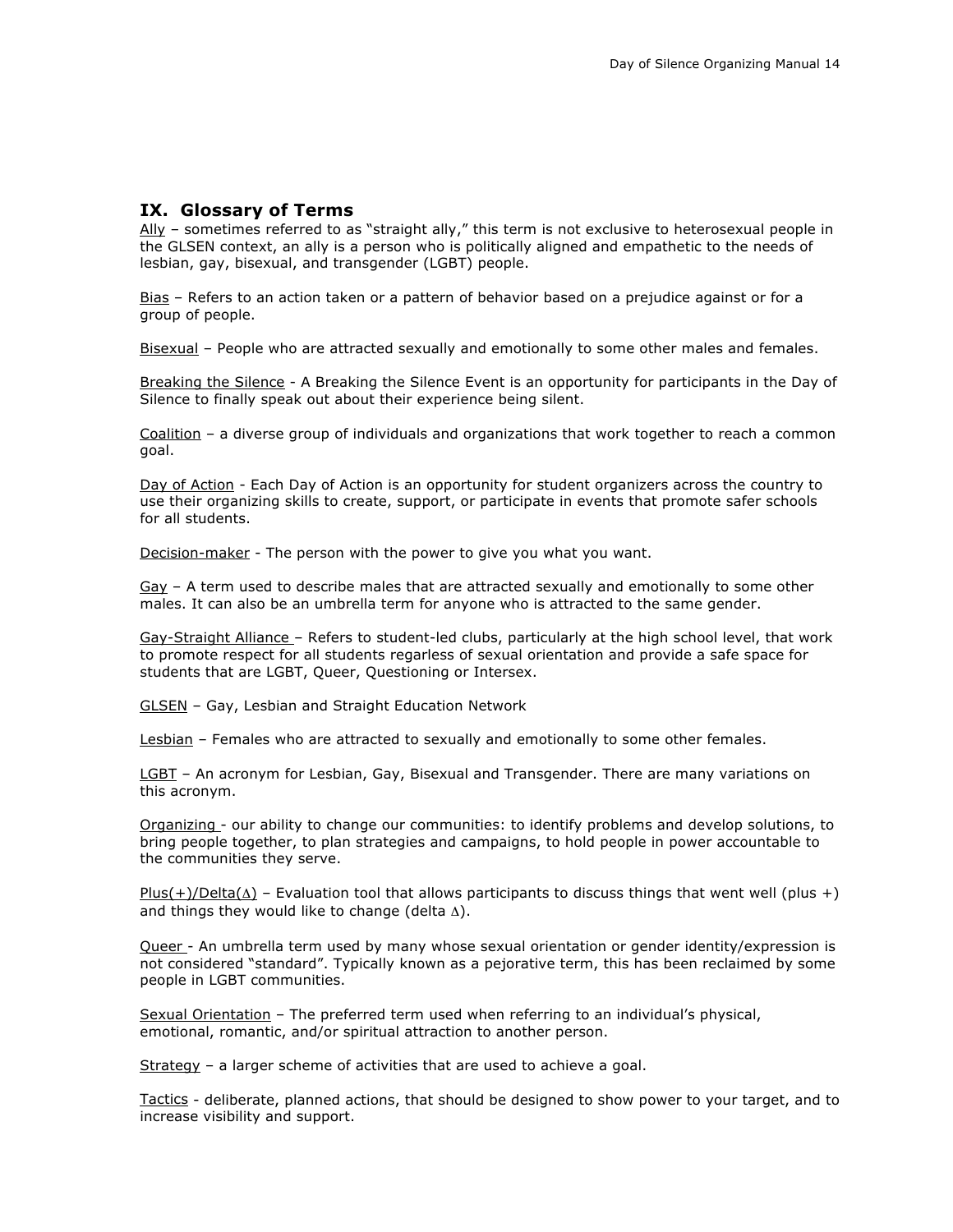Transgender - Umbrella term to describe people whose gender expression and/or whose gender identity is different from assigned to them upon birth.

#### **IX. Extras**

#### **Resources**

Day of Silence Team Building Sheet (pg. 4) Frequently Asked Questions for the Media (pg. 7) Day of Silence Planning Timeline (pg. 8) Day of Silence Planning Sheet (pg. 9) Sample Press Release (pg. 11) Sample Evaluation Form (pg. 13) 2003 National School Climate Survey Key Findings Sample Day of Silence Flyer Speaking Cards (English and Spanish) More Than Silence – Organizing a Breaking the Silence Event How to Get What You Want With An Ask! Sample Letter to Administration Sample Letter to Local Businesses Sample Letter to School Clubs

#### **Websites**

- www.dayofsilence.org
- www.glsen.org
- www.partnersinpolicymaking.com/curriculumchangechart.html Midwest Academy Strategy Chart
- www.Gender.org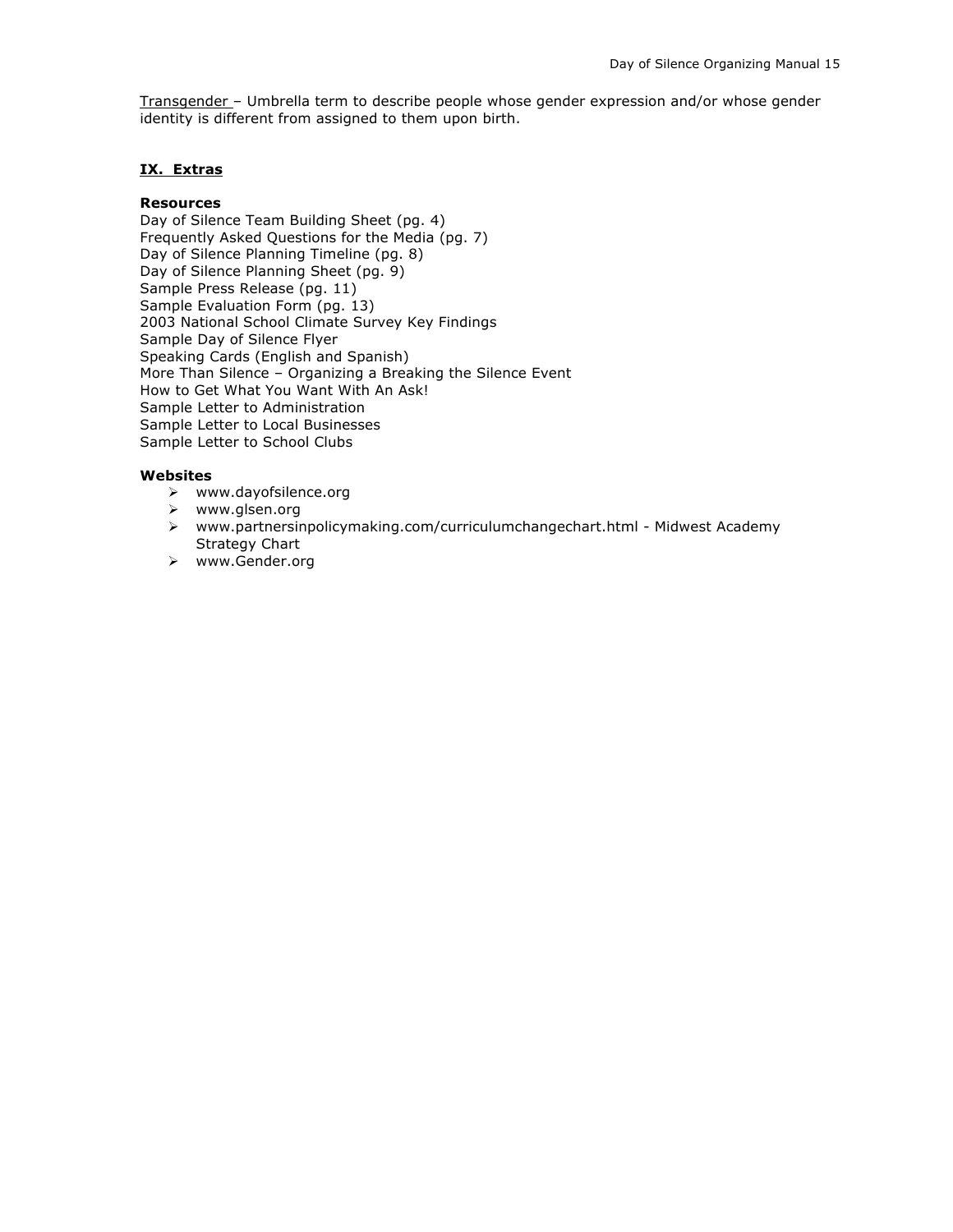# *Key Findings 2007 National School Climate Survey*



## **Introduction**

GLSEN's National School Climate Survey is the only national survey to document the experiences of lesbian, gay, bisexual and transgender (LGBT) students in America's high schools. Conducted biannually since 1999, the National School climate Survey fills a crucial void in our collective understanding of the contemporary high school experience.

This data is here to provide student organizers with tools to help build their message and/or campaigns while organizing for Days of Action.

#### **Homophobic Remarks**

- 73.6% of LGBT students report hearing homophobic remarks, such as "faggot," "dyke", and 90.2% heard the expression "that's so gay" frequently or often at school.
- 82.4% of LGBT students report that faculty or staff never intervened or intervened only some of the time when present and homophobic remarks were made.

#### **Sense of Safety at School**

- 60.8% of LGBT students report feeling unsafe at their school because of their sexual orientation and 38.4% feel unsafe because of their gender expression.
- 32.8% of LGBT students report missing at least one entire day of school in the past month because they felt unsafe.

#### **Harassment/Victimization**

- 86.2% of LGBT students report being verbally harassed (called names, threatened, etc.) because of their sexual orientation, and 66.5% because of their gender expression.
- 44.1% of LGBT students report being physically harassed (being shoved, pushed, etc.) because of their sexual orientation.
- Within this vulnerable population, transgender students are even more at risk: 85.1% of transgender youth report being physically harassed because of their gender, gender expression, and sexual orientation.
- 48.2% of LGBT youth of color report being verbally harassed because of both their sexual orientation and race/ethnicity.

#### **Impact on Academic Achievement and Future Educational Aspirations**

Students who frequently experienced harassment because of their sexual orientation had GPA's that were half a grade lower than those who did not: Average GPA for LGBT students who report frequent physical harassment: 2.4; Average GPA for LGBT students who report less frequent physical harassment: 2.8.

Students who experience frequent physical harassment because of their gender expression are less likely than other students to plan to attend college: 41.5% of LGBT students who report high frequencies of physical harassment do not intend to go to college, compared to 30.1% of students who report less frequent harassment.

More Key Findings on Next Page…